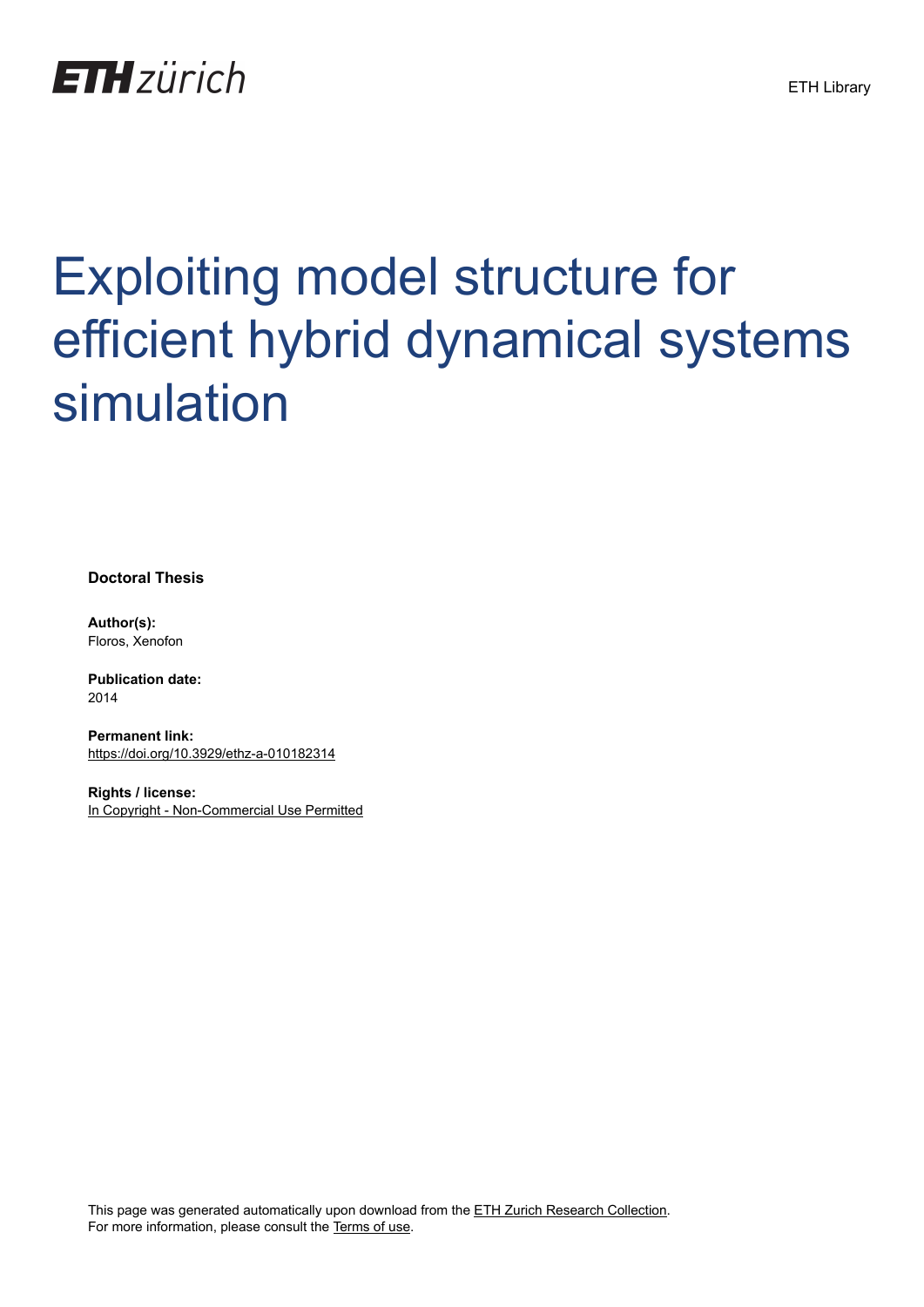diss. eth no. 21871

#### **EXPLOITING MODEL STRUCTURE FOR** EFFICIENT HYBRID DYNAMICAL SYSTEMS **S IM U L AT I O N**

## A thesis submitted to attain the degree of DOCTOR OF SCIENCES of ETH ZURICH (Dr. sc. ETH Zurich)

### presented by XENOFON FLOROS

Diploma of Electrical Engineering and Computer Science (National Technical University of Athens)

> born on June 9, 1983 citizen of the Hellenic Republic

accepted on the recommendation of

Prof. Dr. Joachim M. Buhmann, examiner Prof. Dr. François E. Cellier, co-examiner Prof. Dr. Peter Fritzson, co-examiner

2014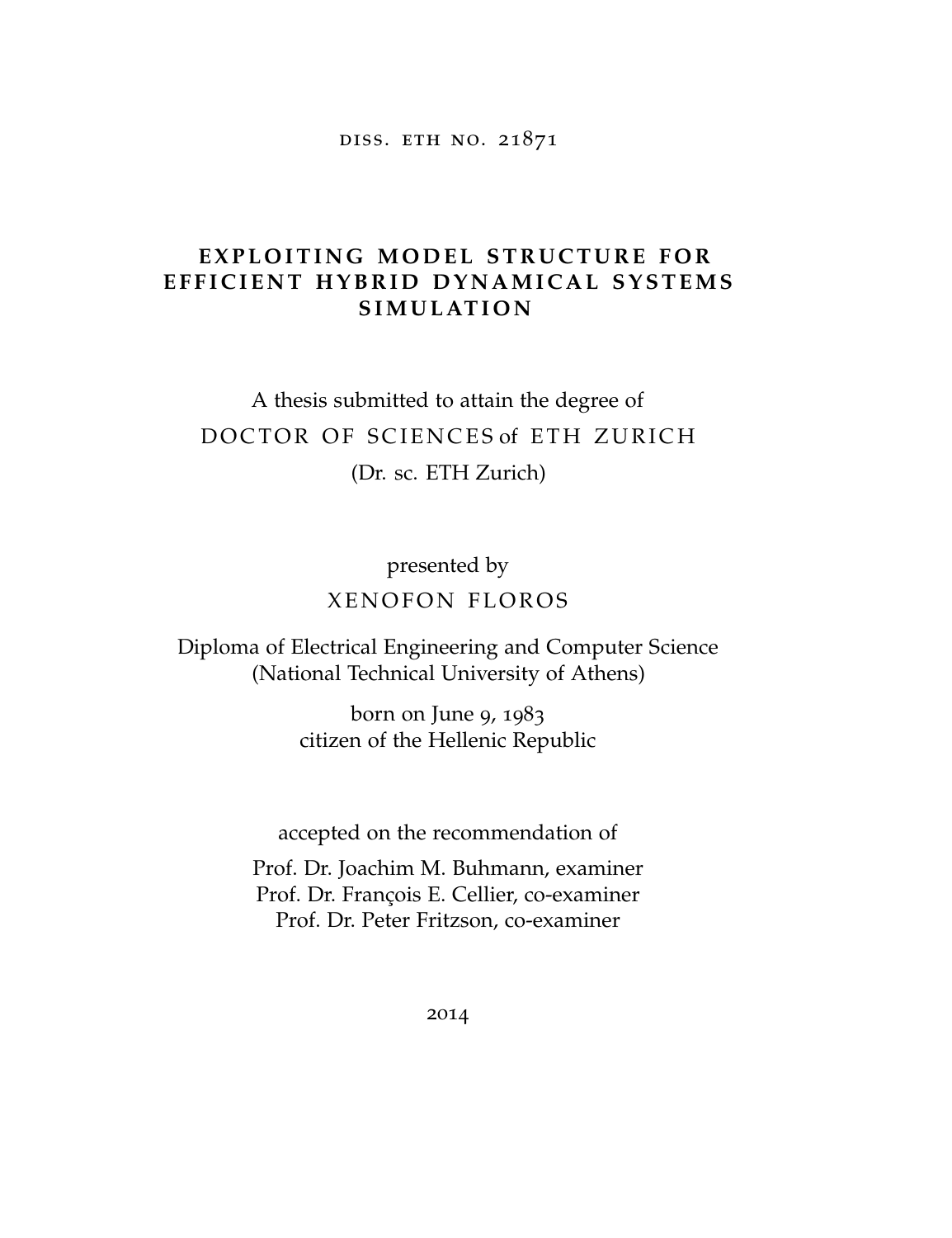#### **ABSTRACT**

We experience an increasing and undisputed need for efficient and reliable simulation of large–scale hybrid dynamical models. This need is, only partially, served by the increase of the computational power and resources. The reason being that widely used, general-purpose Differential Algebraic Equation (DAE) hybrid system solvers, for example DASSL, are quite inefficient when simulating hard model instances. Problems are classified as *hard*, with respect to simulation, when they are of large size, consisting of hundreds or thousands of equations, they are stiff, meaning that they describe phenomena evolving at drastically different paces, and exhibit a large number of discontinuous behaviors. There are several classes of models that are hard to simulate, ranging from power electronic circuits to stochastic hybrid biological systems.

We argue that the attention should be drawn again to the *basics* and *question the underlying assumptions of traditional numerical solvers that are responsible for their inefficient behavior over certain model classes*. Indeed in the last decade, a promising family of numerical solvers has been introduced that, instead of discretizing the time–space, operates on the principle of state–discretization. The new solvers are named Quantized State Space (QSS) methods and have proven to be substantially more efficient than classical solvers in dealing with large, sparse, stiff and discontinuous models, without falling behind in simulation accuracy.

Throughout this work, the use of the QSS methods, as the simulation algorithm of choice, is being advocated and illustrated over a number of different problem settings. We are especially interested in hard simulation problem instances that comprise of large, sparse, potentially stiff, models with heavy discontinuities.

The core problems that we address in this thesis comprise of *optimal ways to exploit the structure of hybrid dynamical models*, in order to enable efficient and error–free numerical simulation. More specifically, the main thesis contributions are twofold.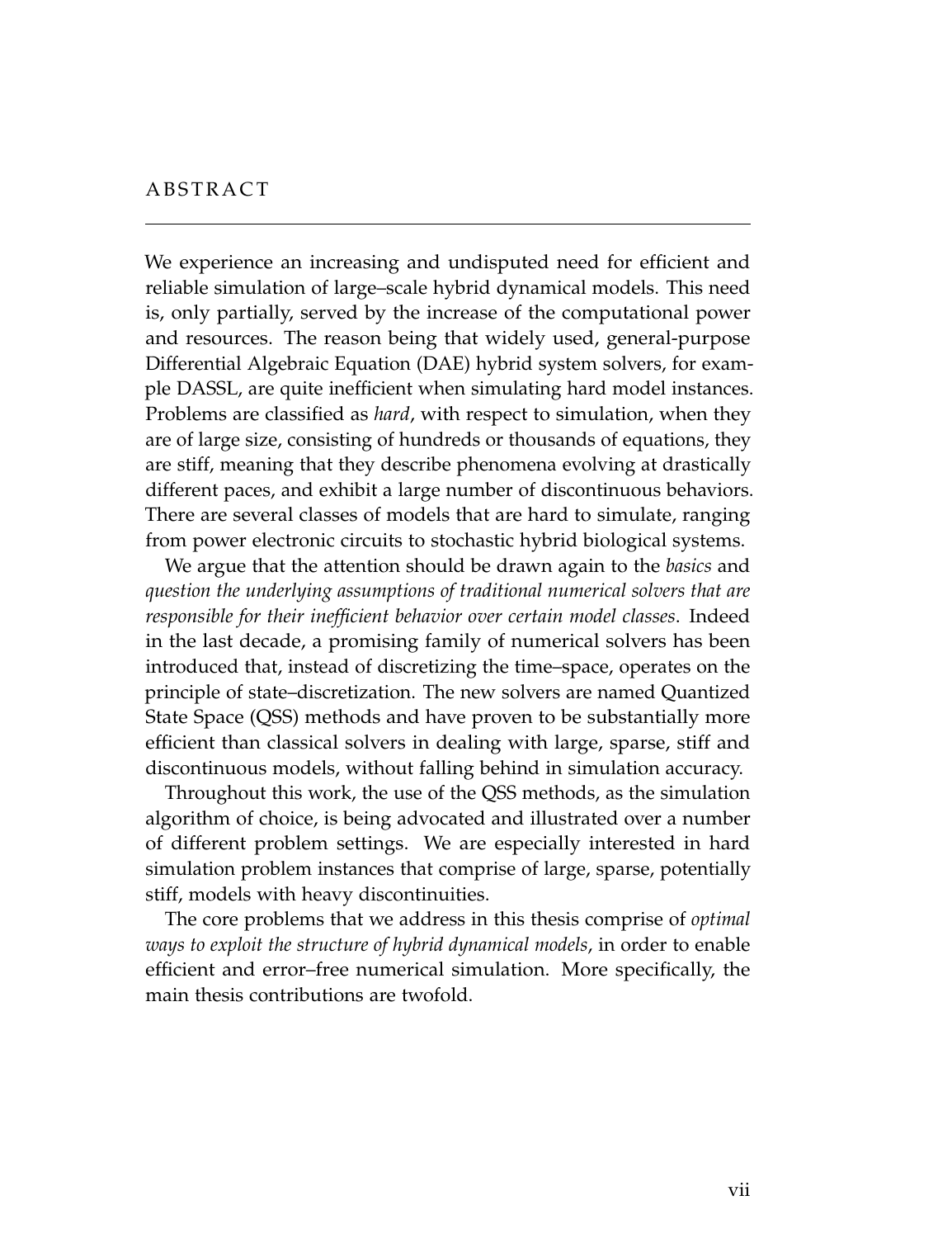First, *algorithmic approaches are analyzed, that bridge the gap between standard modeling languages of hybrid systems, such as Modelica, and the QSS sequential solvers*. The proposed algorithms tackle both current implementations of QSS methods, the newest and more efficient stand– alone QSS solver and the Discrete Event System Specification (DEVS)– based implementation. The correctness of the algorithms is established through experimental simulation results, and significant evidence is presented that justifies the use of QSS methods, as the solvers of choice, for the subclass of hard problem instances that we are interested in.

Then, the focus is shifted to the *enhancement of parallel QSS simulation*. A *novel load–balancing approach*, based on appropriate graph representation of the underlying QSS simulation, has been proposed and coupled with a parallel implementation of the stand–alone QSS solvers for multicore platforms. Extensive experimental evidence suggests that the algorithm manages to partition optimally the QSS computational subtasks into the available set of processors, minimizing the required inter–processor synchronization and communication, while keeping the workload balanced between them, thus maximizing the achieved parallel speedup.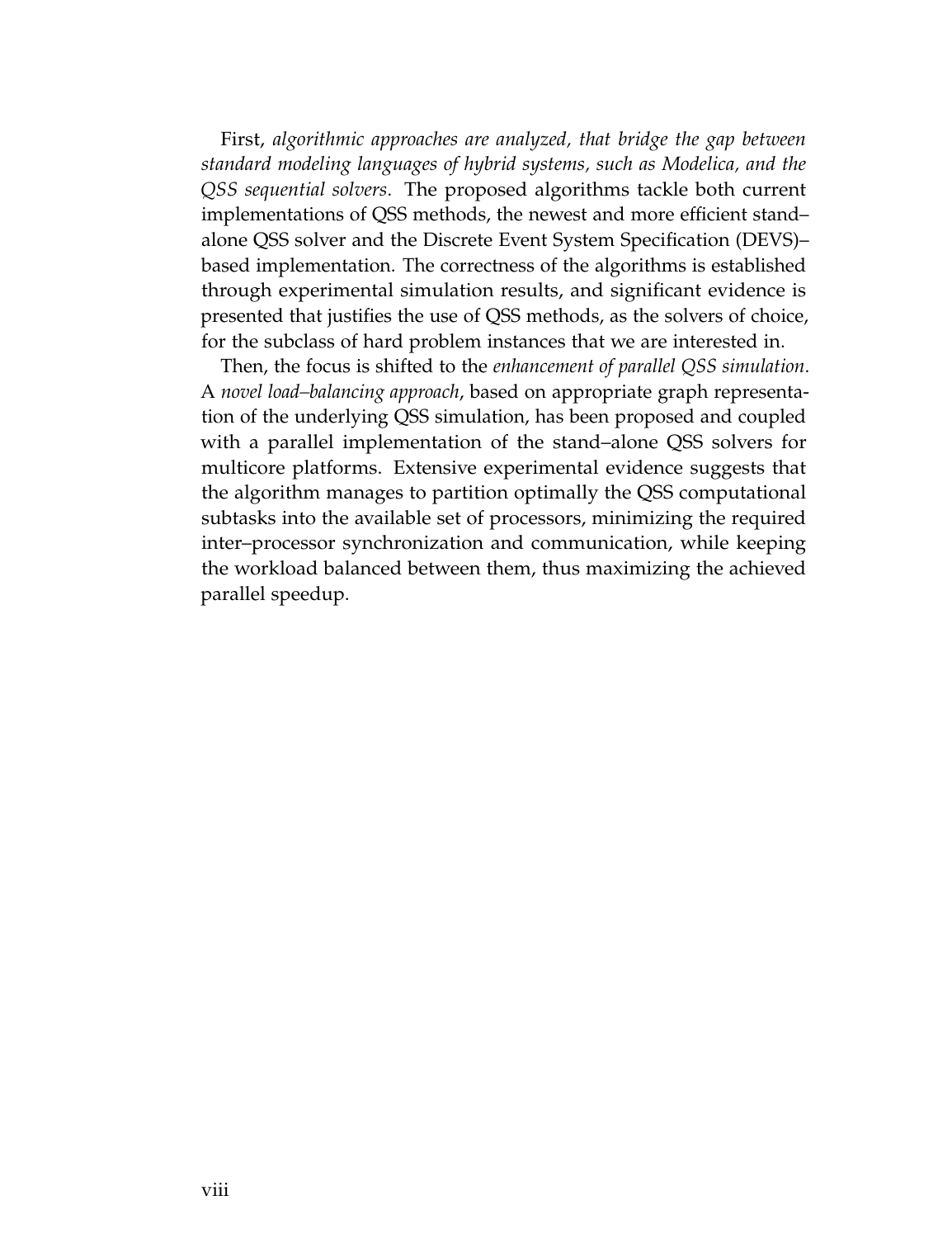Wir erleben eine ständig ansteigende Nachfrage nach effizienter und zuverlässiger Simulation grosser hybrider dynamischer Modelle. Dieses Bedürfnis wird nur zum Teil durch steigende Rechnerleistung und verbesserte Rechnerarchitekturen befriedigt. Der Grund dafür liegt darin, dass die standardmässig verwendeten differentialalgebraischen Gleichungslöser, wie zum Beispiel DASSL, recht ineffizient in der Simulation harter Modelle sind. Modelle werden betreffend deren Simulation als *hart* eingestuft, wenn sie gross sind, d.h. wenn sie Hunderte oder sogar Tausende von Zustandsvariablen beinhalten; wenn sie gleichzeitig steif sind, d.h. wenn Phänomene mit stark unterschiedlichen Zeitkonstanten durch sie abgebildet werden; und wenn sie häufige Unstetigkeiten aufweisen. Unterschiedlichste Klassen von Systemen führen zu harten Modellen, so zum Beispiel komplexe elektronische Schaltungen aus dem Bereich der Leistungselektronik wie auch stochastische hybride biologische Systeme.

Wir argumentieren, dass eine erneute Betrachtung der *Grundlagen* von Nöten ist und dass die den klassischen differential algebraischen Glei*chungslosern zu Grunde liegenden Prinzipien neu in Frage gestellt werden ¨ müssen, die für deren Ineffizienz bei der Simulation gewisser Klassen von Modellen verantwortlich sind*. Tatsachlich wurde in den letzten zehn Jah- ¨ ren eine vielversprechende neue Klasse von differentialalgebraischen Gleichungslösern entwickelt, die auf dem Prinzip der Zustandsdiskretisierung statt dem der Zeitachsendiskretisierung aufbauen. Diese neuartigen Löser sind in die Literatur unter dem Namen "Quantized State Space (QSS) Verfahren" eingegangen, und es konnte gezeigt werden, dass diese Verfahren wesentlich effizienter in der Simulation grosser, steifer, spärlich verknüpfter und stark diskontinuierlicher Modelle sind als klassische Verfahren, ohne dass die Simulationsgenauigkeit darunter leiden würde.

In dieser Forschungsarbeit wurden die QSS Verfahren auf ihre Tauglichkeit bei der Simulation harter Modelle hin untersucht, und deren Charakteristiken wurden an Hand unterschiedlicher Problemklassen aufgezeigt. Der Fokus dieser Arbeit liegt in der Entwicklung *optimaler Ansatze zur Ausn ¨ utzung der Modellstruktur hybrider dynamischer Modelle ¨*